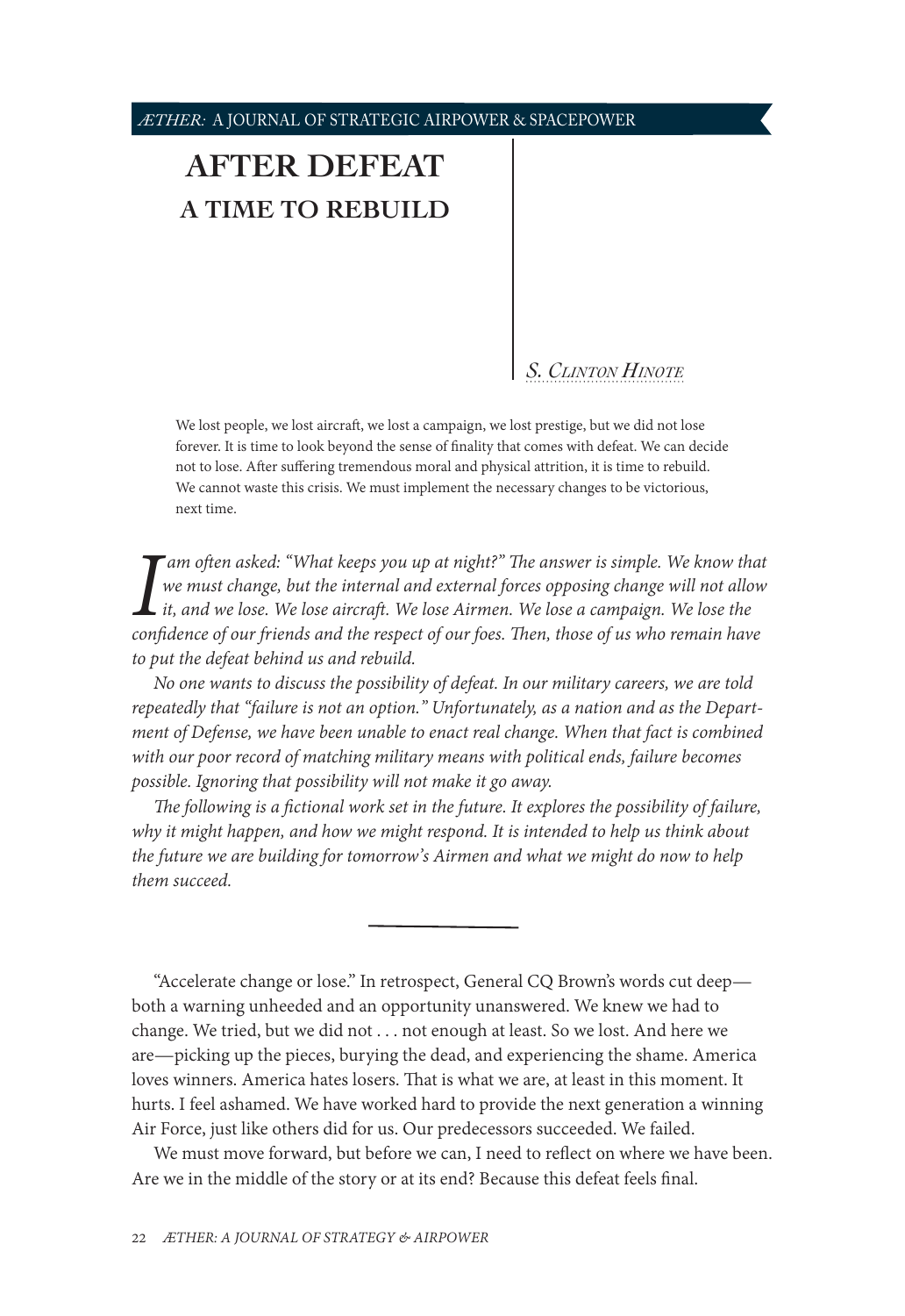### The Postmortem

My mind is filled with so many questions: Why could we not change? Did we see the danger in time, or was it too late? What could we have done differently? Undoubtedly, many factors contributed, both internal and external. Taken together, they hindered us from appreciating the extent to which our military advantage had eroded. Once we did see it, we could not change fast enough to make a difference.

After the Vietnam conflict, our damaged and depleted military was rebuilt by courageous and committed leaders—a major factor in an unexpected close to the Cold War.<sup>1</sup> Along with this shock to the international system, the Persian Gulf War proved to be a turning point, both for us and for our adversary. For us, it represented vindication and triumph. Aerospace power showed itself as decisive as any form of military power, and much less costly than most. Our forces were tactically and operationally brilliant, employing a mix of precision firepower with intelligence and communications that allowed our forces to dismantle a state in short order.

Even more impressive, however, was our logistical system that moved and sustained our force. It is hard to overstate how complete our victory felt at the time. Yet we would eventually realize the operational success of Desert Storm was not a victory at all. The indecisive end to the military operation led to years of pseudo-war, keeping us mired in the Middle East, draining our attention, depleting our resources, and engendering resentment. At the time, however, we felt an overwhelming sense of relief and elation. Hubris would follow close behind.

Our adversary took notice. Their military strategists studied our success and began conceptualizing a military that could stand against our preferred way of war. It must be acknowledged that, at a time when their GDP was barely 7 percent of ours and poverty was rampant, they conceived of a plan to assert control of their fate and began to execute it.<sup>2</sup> As we look back, we must acknowledge the power of their belief. It is one of the many things that makes them a worthy rival.

As our adversary resolved to build their military for confrontation, we spent much of our attention and resources in the Middle East. I can remember patrolling the nofly zones in Iraq and marveling at how much time, effort, and money we were willing to spend to keep the Iraqis from flying over their own territory. This occurred during the time of the First Austerity.

After the Gulf War, there was great hope for a "peace dividend." From 1988 to 1997, the US military budget decreased by 30 percent in real terms.<sup>3</sup> When democracies face austerity, their militaries tend to gravitate to the same things: they cut force structure, they defer modernization, or they do both, because that is where the real money is.

<sup>1.</sup> See James Kitfield, *Prodigal Soldiers* (Washington DC: Brassey's, 1997).

<sup>2.</sup> Roger Cliff, *Anti-Access Measures in Chinese Defense Strategy* (Santa Monica, CA: RAND Corporation, January 27, 2011), https://www.rand.org/.

<sup>3.</sup> Congressional Budget Office (CBO), *Illustrative Options for National Defense under a Smaller Defense Budget* (Washington, DC: CBO, October 2021), 6.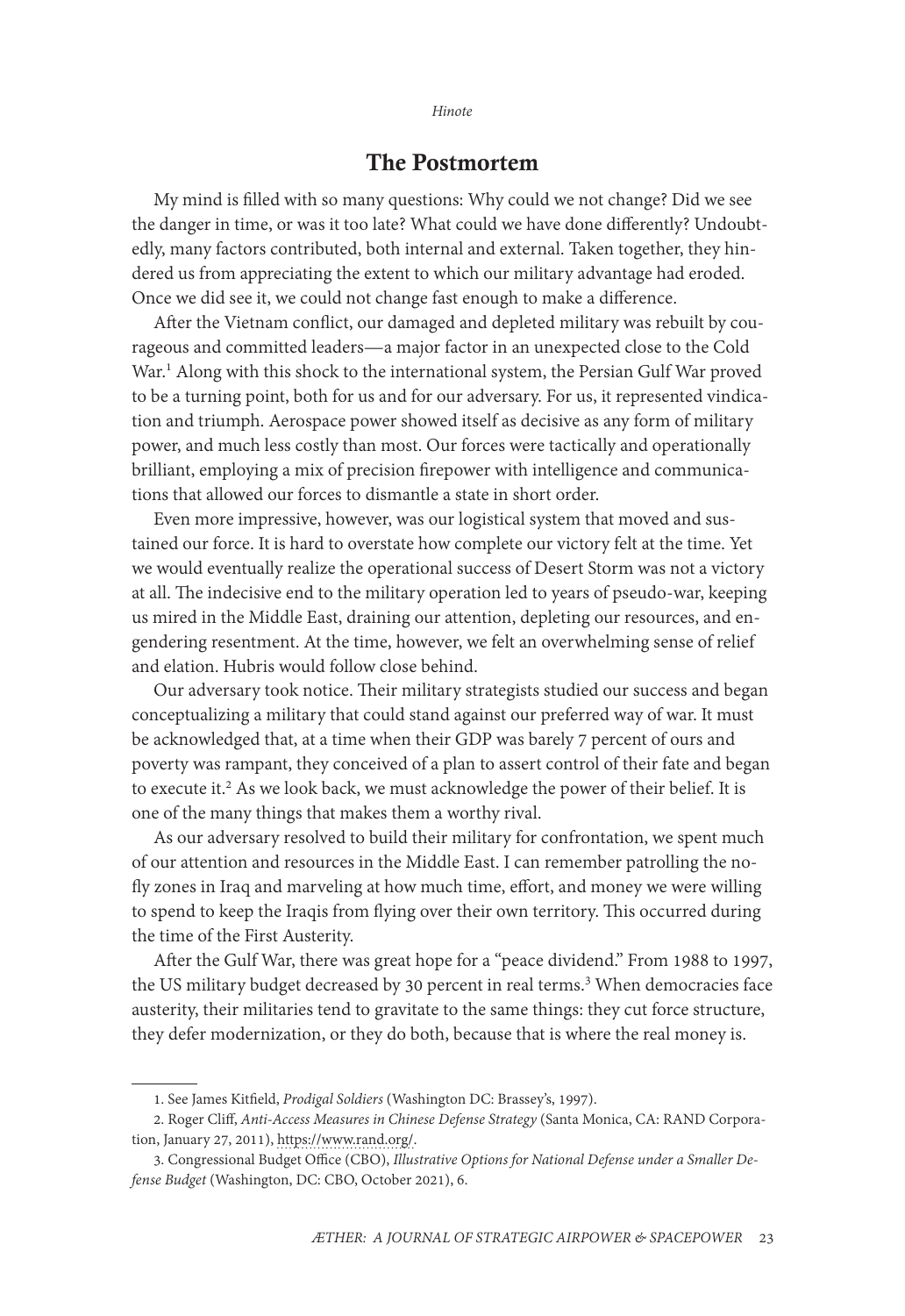This was certainly true for the Air Force. In 1989, there were approximately 571,000 active-duty Airmen. By 2000, this number had decreased to just over 357,000.<sup>4</sup> At the same time, our leading modernization programs—the C-17, B-2, and F-22—kept slipping "to the right." Both the B-2 and F-22 programs would be severely truncated below what would be needed against our adversary, although we did not understand it at the time.

In reality, there was little pressure to modernize.<sup>5</sup> We enjoyed a high degree of overmatch over adversaries in plausible scenarios, as was illustrated in NATO's intervention in Kosovo and the subsequent air war over Serbia where aerospace power achieved the political objective, losing only two aircraft in over 35,000 sorties.<sup>6</sup>

Moreover, the essential linkages between air and space were proven through the combination of intelligence, surveillance, and reconnaissance, precision navigation and timing, global satellite communications, plus aircraft and weapons that could take advantage of all of these. It was a magnificent performance by a professional military in limited war. To many, warfare itself appeared to be changing, with the new sense of possibility captured by the word *transformation*.

Then came 9/11, and the world changed again. It was a shocking event that would burn into our psyche. I remember feeling ashamed then, too. I was ashamed that our powerful military and numerous intelligence activities had not prevented the attack. For those of us serving at the time, I think this brought on a crisis of conscience. We appeared to be focused on the wrong things. Our magnificent military was capable of dismantling states, but a state did not attack us.

As they say, when all you have is a hammer, everything looks like a nail. Our first response, therefore, was to dismantle a state, if that is what you considered Afghanistan under the Taliban. Aerospace power played a decisive role in that operation too, with our precision firepower called down from the heavens by special tactics teams working with our rebel allies. Our aerospace power gave us the advantage, and the Taliban quickly realized they could not survive as a fixed force. Instead, they retreated into the vast terrain and rediscovered their martial roots. Importantly, we (along with our Allies and partners) decided to assume the role of protector and nation builder, and thus began Occupation #1.

Almost as soon as the Taliban government fell, we began planning for the takedown of Iraq and Saddam Hussein, another nail for our hammer. I was personally involved in planning, and I now look back with a sense of great dissonance. On the one hand, the initial invasion of Iraq was one of the finest military operations ever executed. Our sanctions and policing over 12 years had crippled the Iraqi military, and the invasion was a combined arms masterpiece that leveraged a limited number of ground forces with massive amounts of aerospace power and logistics to move quickly to

<sup>4. &</sup>quot;USAF Almanac: The Air Force in Facts and Figures," *Air Force Magazine* 83, no. 5 (May 2000): 55. 5. See Michael E. O'Hanlon, *The Plane Truth: Fewer F-22s Mean a Stronger National Defense* (Washington, DC: Center for Strategic and International Studies, September 1, 1999).

<sup>6.</sup> O'Hanlon, *The Plane Truth.*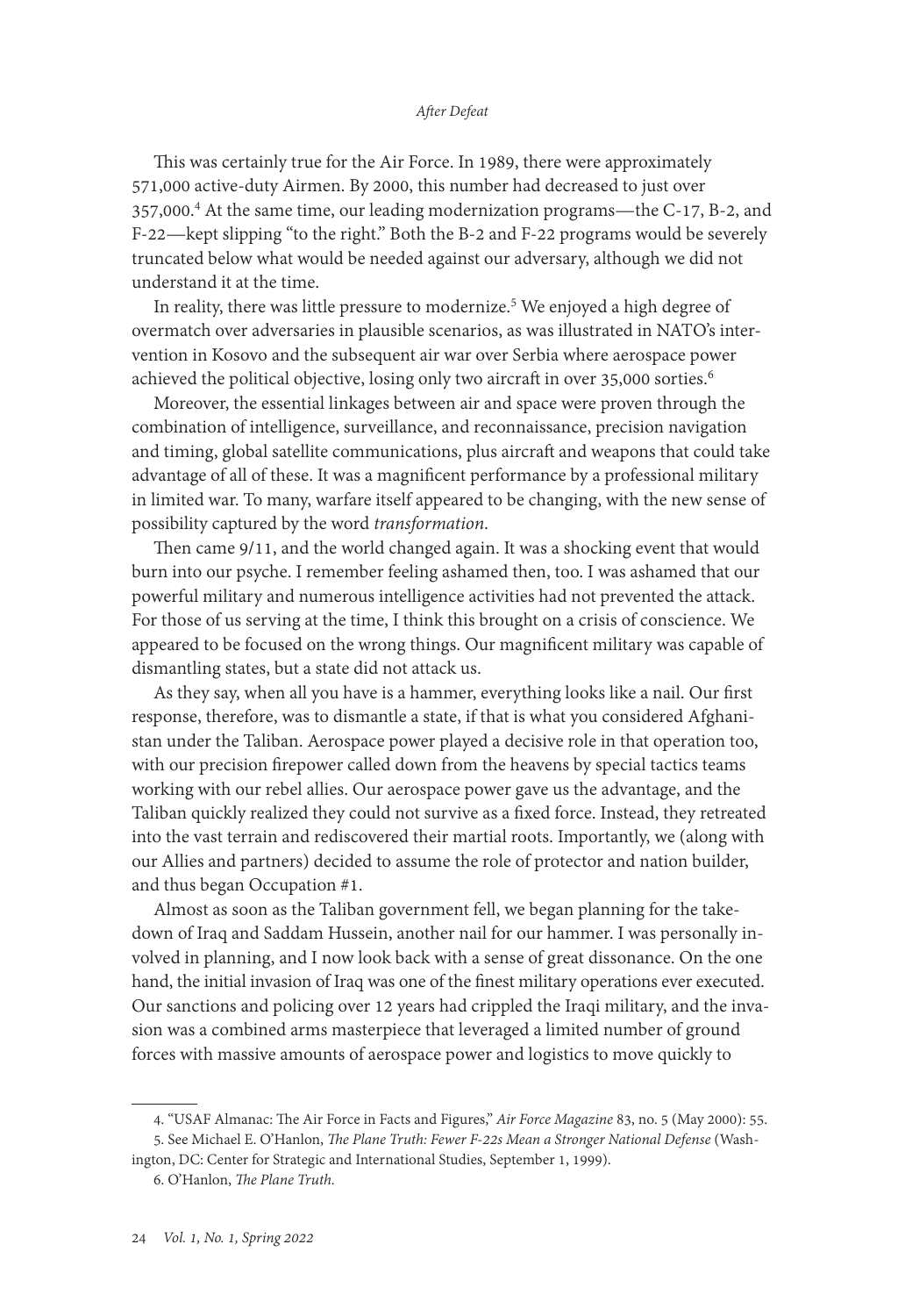Baghdad. Entire armies were wiped off the map within hours of contact, and at the same time, we executed a full systemic attack of the Iraqi state. The result: systemic paralysis, just as John Warden predicted.<sup>7</sup>

Unfortunately, there was a day after, and we had no executable plan. I remember receiving the full operations plan brief in the months leading to the invasion, including hundreds of detailed slides. When the brief got to the phase for consolidation and peace building, however, there was an "under construction" sign. That was it. In the remaining months before the campaign kicked off, I never saw any real planning for rebuilding Iraq after the invasion. More than once, I heard people say, "that is State's job." That is how Occupation #2 began, with predictable results.

It could have been so different. At the policy level, the initial phases of the Afghanistan War were necessary given the 9/11 attacks, but the occupation was a choice. Moreover, both the Iraq War and the subsequent occupation were choices.<sup>8</sup> I will not debate the merits of those choices here, except to say they had far-reaching consequences. Supporting these occupations would be the preeminent problem for the Department of Defense for the next 20 years, and because aerospace power was so valuable, large amounts of it would be dedicated to the efforts. Since we did not have an Air Force that was tooled for irregular warfare at capacity, we dedicated our front-line fighters, bombers, tankers, and intelligence, surveillance, and reconnaissance aircraft to the daily struggle of insurgency and counterinsurgency. There was never a break, ever.

Defense budgets went up during these years, but we should be clear about what that meant. We spent massive amounts on current operations, including an expensive network of bases in the Middle East with the logistics and contract support to keep them going. We built a massive enterprise around the Predator and Reaper aircraft, which we scaled to the limit of our ability to support. We flew our aircraft incessantly and expended weapons at unprecedented rates.

What we did not do was modernize. With the focus on winning the war we were in, the extant crises crowded out future investments. This became our Second Austerity. Essentially, the heavy imbalance toward supporting the occupations—an imbalance that affected both resources and the attention of DOD leaders and planners—left little room for reinventing our Air Force and our broader military, despite massive technological shifts that were transforming warfare itself. When then-Secretary of Defense Robert M. Gates accused the Air Force of "next war-itis" and decapitated its leadership, his message was clear and forceful.

I have noticed too much of a tendency towards what might be called "Next-War-itis"—the propensity of much of the defense establishment to be in favor of what might be needed in a future conflict. . . . But in a world of finite knowledge and limited resources, where we have to make choices and set priorities, it makes sense to lean toward the most likely and lethal scenarios for our military. And it is hard to conceive of any country confronting the United States

<sup>7.</sup> John A. Warden III, "The Enemy as a System," *Airpower Journal* 9, no. 1 (Spring 1995).

<sup>8.</sup> See Richard N. Haass, *War of Necessity, War of Choice*, (New York: Simon and Schuster: 2009).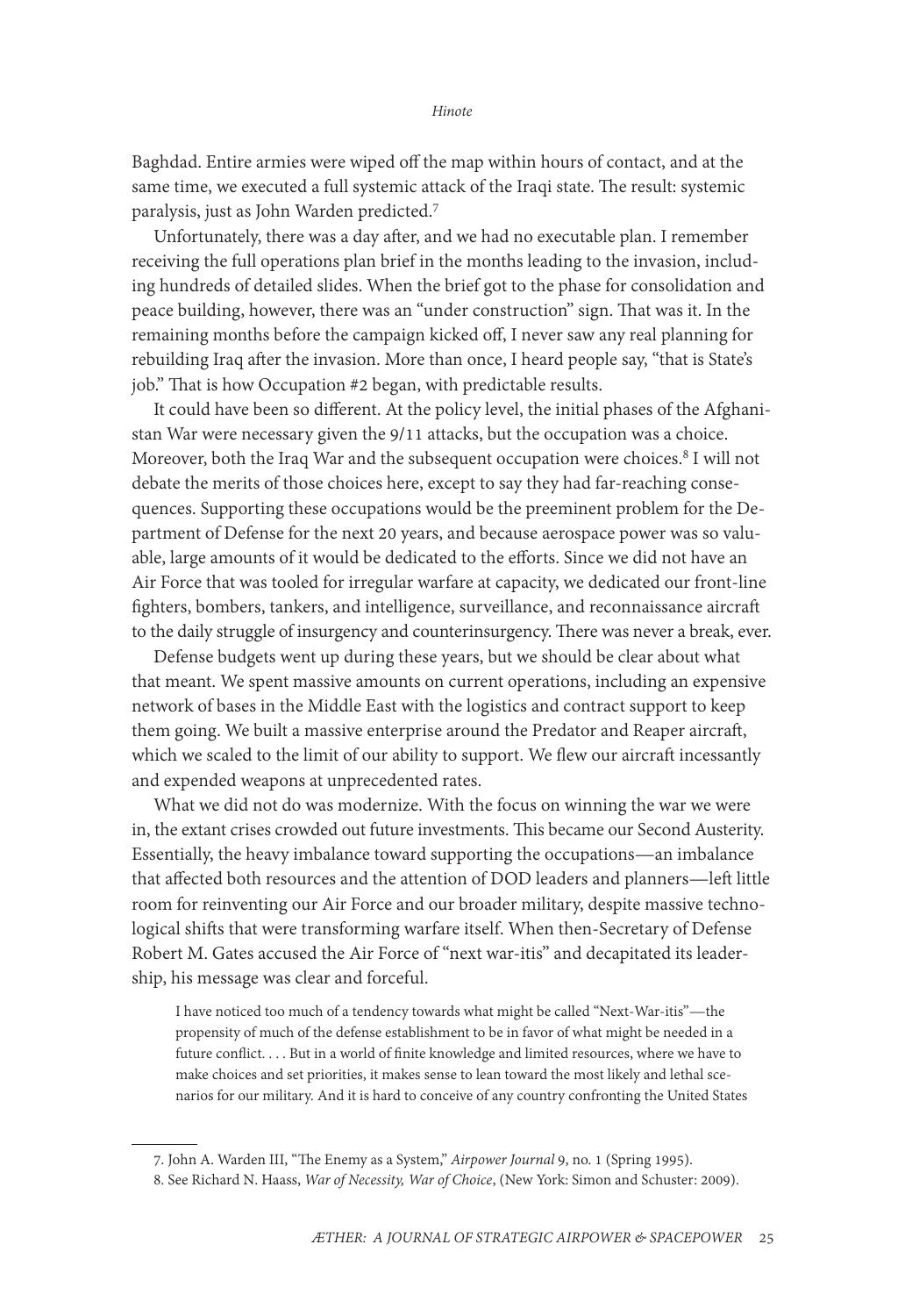directly in conventional terms—ship to ship, fighter to fighter, tank to tank—for some time to come.<sup>9</sup>

In retrospect, it is clear we spent a lot of time, money, and leader bandwidth in the occupations, with little return on that investment. At the same time, we did not invest enough in new equipment or in the development of new war-fighting concepts. Yet the occupations were choices, and these insurgencies would never become a strategic threat to the United States. The true strategic threat lay in the consequences of those choices, particularly the high opportunity cost incurred. At a time of relative peace and prosperity, we could have used our time and resources to invest, develop, retool, and prepare. Instead, we doubled down on a bet we were likely to lose.<sup>10</sup> In my opinion, the seeds of our defeat were sown in Afghanistan and Iraq.

As we committed this strategic error, our adversary took advantage. Its efforts to negate our preferred way of war began to bear fruit. The adversary began to field military capabilities designed to challenge information superiority, deny operational sanctuary, and attack key nodes such as ports, airfields, and fuel storage—assets critical to our preferred fighting concepts.<sup>11</sup> These included "carrier killer" ballistic missiles along with increasing numbers of modern cruise missiles, warships, aircraft, antisatellite, and electronic warfare systems.

Additionally, the adversary executed a masterful incremental strategy in the South China Sea, building military bases and expanding its area of control. The west hoped international norms would slow this advance, but with no enforcement mechanism, they did not.<sup>12</sup>

While our adversary focused on achieving its strategy through a specific conceptual approach, we remained unfocused. Our strategic guidance at the time failed to set real priorities or make difficult choices. For example, the 2014 Quadrennial Defense Review contained expansive aims but little more than vague discussions of attendant risk.13 We had become so accustomed to being dominant in warfare that we made the mistake of thinking we could do everything (or most things) with acceptable risk. In reality, we focused on the crisis of the day, which was usually violent extremism, especially in Iraq and Afghanistan, but also in Libya, Syria, and the Sahel. Every once in a while, North Korea or Iran would act up just enough to steal our focus but not enough to provoke a forceful response.

<sup>9.</sup> Robert M. Gates, "Remarks to the Heritage Foundation," delivered on May 13, 2008 in Colorado Springs, CO.

<sup>10.</sup> See Douglas Olivant, "Gates: What He Really Thought about the Afghan War," The South Asia Channel, *Foreign Policy*, February 6, 2014, [https://foreignpolicy.com/](https://foreignpolicy.com/2014/02/06/gates-what-he-really-thought-about-the-afghan-war/).

<sup>11.</sup> Christopher M. Dougherty, *Why America Needs a New Way of War* (Washington, DC: Center for a New American Security, June 2019), 32–33.

<sup>12.</sup> Hal Brands and Zach Cooper, "Getting Serious about Strategy in the South China Sea," *Naval War College Review* 71, no. 1 (2018).

<sup>13.</sup> Chuck Hagel, *Quadrennial Defense Review 2014* (Washington, DC: Office of the Secretary of Defense, March 4, 2014), [https://www.acq.osd.mil/.](https://www.acq.osd.mil/ncbdp/docs/2014_Quadrennial_Defense_Review.pdf)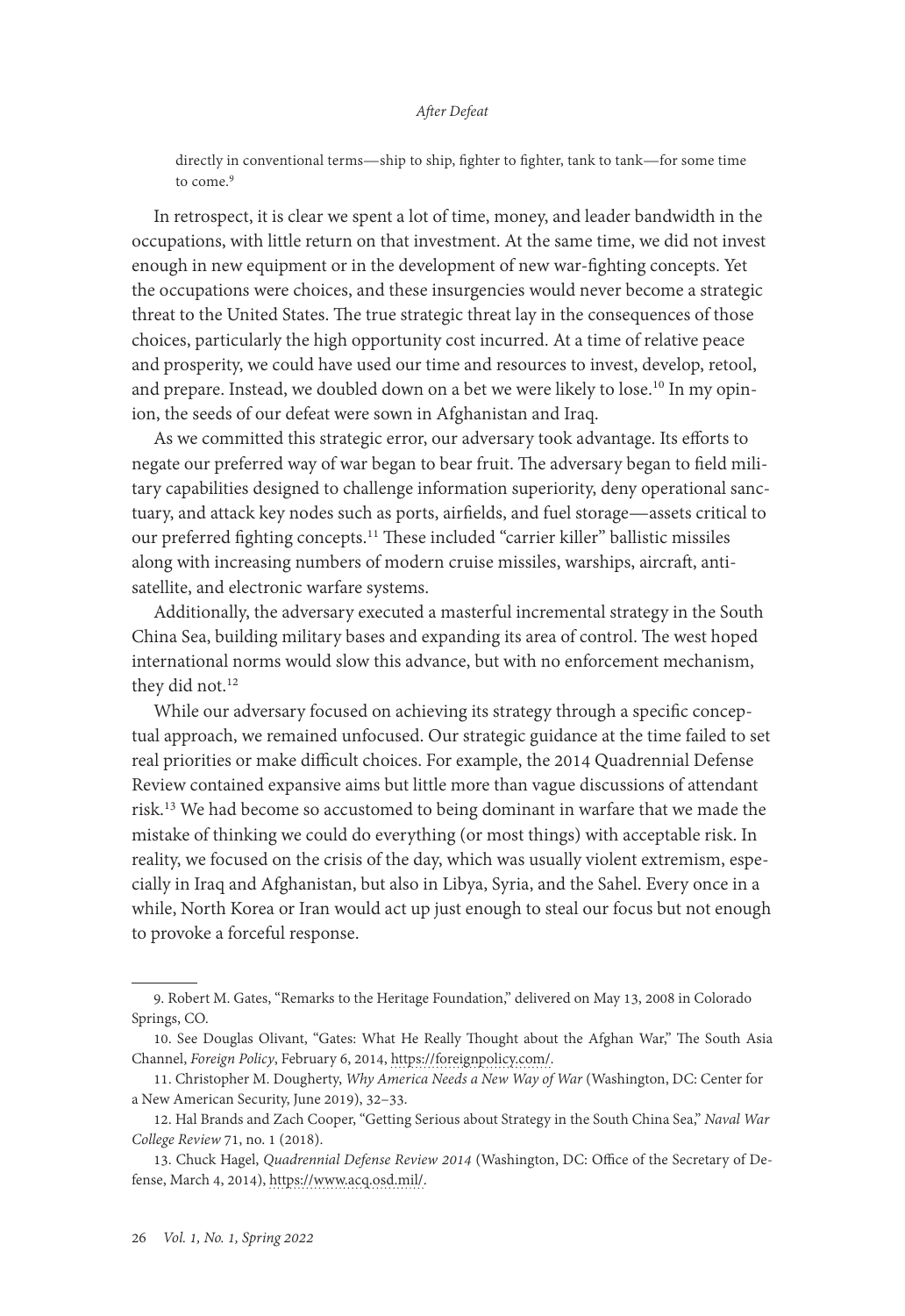At the same time, in what the late Senator John McCain called the militaryindustrial-congressional complex, the focus was stovepiped and disjointed. Many DOD leaders concentrated on their specific piece of the puzzle, usually to the detriment of the whole. One of the defining characteristics of the Department in this period was an incredible diffusion of power and decision-making authority. For each of these power centers, it was much easier to veto a threatening proposal for change than to make progress in high-end warfighting.

This was especially true for the combatant commanders. Their short-term focus drove their recommendations and decisions, with no real counterbalance in place. In addition, there were key leaders at each agency, service, and secretariat that opposed real change because it would come at the expense of their short-term priorities. Importantly, almost all of them found allies on Capitol Hill, where many lawmakers focused on defending their local interests, especially those of the units and bases in their states and districts, plus the defense industries that provided jobs. For their part, these defense companies focused on the incentives in front of them. The money was in current operations and sustainment. In comparison, betting on modernization programs was a crapshoot that seldom paid off in the Second Austerity.

Then came sequestration. Looking back, these mindless cuts represented the nadir of what James Mattis called our "strategy-free environment;" he was right when he testified about sequestration: "no foe in the field can wreak such havoc on our security."<sup>14</sup>

In 2018, we began to recognize the danger posed by this toxic mix. In an unusual attempt at clarity, the Department crystalized the situation in a highly classified brief to Congress called "Overmatch" that presented the results of major wargames against both Russia and China in plausible scenarios. It was dismal and shocking to many.15 This was followed shortly thereafter by a new National Defense Strategy that finally set real priorities and made difficult choices. At its core was the message that we had entered a period of great power competition, and the focus of the Department needed to return to high-end warfighting.<sup>16</sup> This hard-hitting document was highly praised, even in Congress, and it seemed to be the right strategy at the right time. Agents of change within the Department began to hope.

Unfortunately, that hope turned to cynicism when we failed to implement this strategy. There were many lost opportunities over the years, but this one sticks out to me. We had hard evidence to show we were losing ground, we had a good strategy to counter this, we had a growing consensus that change was necessary, and we even had

<sup>14.</sup> *Hearing to Receive Testimony on Global Challenges and US National Security Strategy, United States Senate Committee on Armed Services*, 114th Cong. (January 27, 2015) (87, 13) (statement of General James N. Mattis, USMC (Ret.)), [https://www.armed-services.senate.gov/](https://www.armed-services.senate.gov/imo/media/doc/15-03%20-%201-27-15.pdf).

<sup>15.</sup> See Christian Brose, *The Kill Chain: Defending America in the Future of High-Tech Warfare* (New York: Hachette, 2020), introduction.

<sup>16.</sup> *Hearing on Implementation of the National Defense Strategy, United States Senate Committee on Armed Services*, 116th Cong. (January 29, 2019) (statement of Elbridge A. Colby, director of the Defense Program, Center for a New American Security), https://www.armed-services.senate.gov/.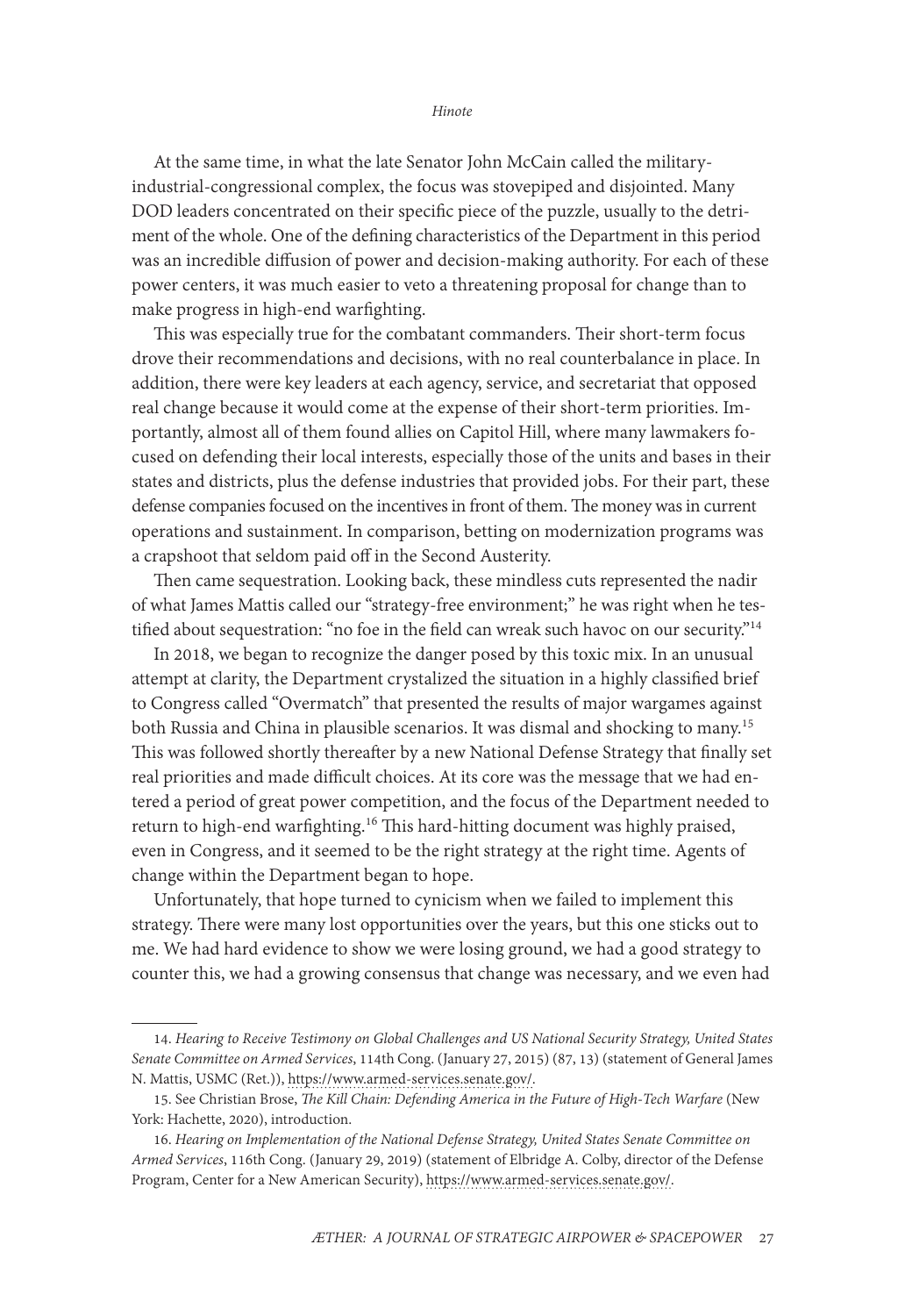some budget increases. Yet we could not develop a shared sense of urgency, and many leaders—internal and external—fought change with their soft vetoes and firm alliances.

This was when General Brown issued "Accelerate Change or Lose."17 Despite this, we failed to make a convincing case, and our stakeholders did not buy in. We did not accelerate, and so we lost. And here we are—picking up the pieces, burying the dead, and experiencing the shame.

# What Now?

Fortunately, this is not the end of the story. One of the most important lessons I have learned about strategy came from my professor at the School of Advanced Air and Space Studies, Dr. Everett Dolman. He argued that despite our professional education, we should not assume that a strategy consists of the "three-legged stool" of ends, ways, and means. Instead, he taught us that strategy, "in its simplest form, is a plan for attaining continuing advantage."18

Moreover, he taught us that "strategy is not about winning," because there is no true end state  $\dots$  there is always a day after.<sup>19</sup> It is the continuing interaction that determines outcomes, a concept that Simon Sinek echoes in his book, *The Infinite Game*. 20 Dolman also highlighted a particularly insightful (and controversial) statement that Richard Hart Sinnreich—leader of the Army's School of Advanced Military Studies—had the audacity to make in the *Washington Post*: "It's not the winner who typically decides when victory in a war has been achieved. It's the loser."<sup>21</sup>

The first time I read those words, I did not believe them. Now, I am profoundly thankful that they are true. We lost people, we lost aircraft, we lost a campaign, we lost prestige, but we did not lose forever. It is a new day. Great strategists are able to see past the sense of finality that comes with defeat. We must now be great strategists. We can decide not to lose. Indeed, we must. After suffering tremendous moral and physical attrition, our job now is to rebuild. We cannot waste this crisis. We must implement the changes that we knew we needed. It is our one chance.

### A Time to Rebuild

For the next phase of the contest with our adversary, it is likely our political leaders will tell us to do the following, in priority order:

1. **Defend the people of the United States, our territories, and our interests by deterring further attacks in air and space**. Our defeat will be interpreted as weakness.

<sup>17.</sup> Charles Q. Brown Jr., *Accelerate Change or Lose* (Washington, DC: Department of the Air Force, August 31, 2020).

<sup>18.</sup> Everett Carl Dolman, *Pure Strategy: Power and Principle in the Space and Information Age* (New York: Frank Cass, 2005), 6.

<sup>19.</sup> Dolman, *Pure Strategy*, 5.

<sup>20.</sup> Simon Sinek, *The Infinite Game* (New York: Penguin Random House, 2019).

<sup>21.</sup> Richard Hart Sinnreich, "Winning Badly," *Washington Post,* October 27, 2003.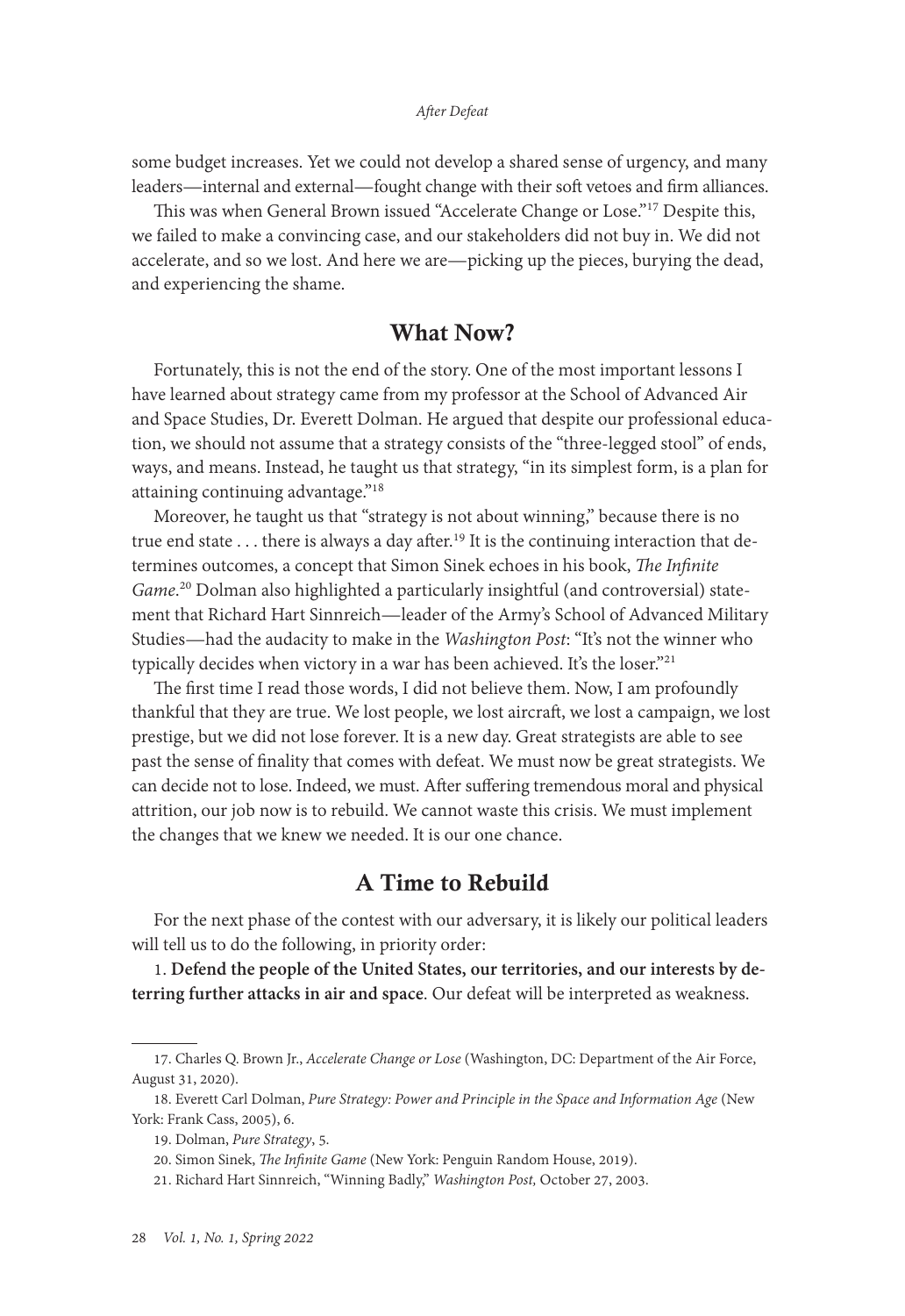Our homeland has been attacked; Andersen is decimated, Pearl-Hickam is barely functioning, and our logistics systems are unusable. The threat of further attack will continue as we progress to low-grade, protracted conflict somewhere between war and peace. After decades of emphasizing offense, we must focus on defense and deterrence.

2. **Rebuild security partnerships with our key Allies and partners**. Our defeat will be interpreted as weakness. Many of our security partners will conclude they must bandwagon with our adversary or find some way to preserve neutrality. We must identify the security partners who are still with us and seek true security cooperation, not the parent-child approach we adopted during the last several decades. In this, we have no choice. We share core interests and are dependent on each other for prosperity and security. None of us can stand alone.

Aerospace power cannot accomplish either of these objectives alone, but it remains essential, perhaps more so than ever. Importantly, while we will continue to have separate Air and Space Forces, I remain convinced we cannot think of air and space as distinct and separate forms of military power. The arc of technological development is in the opposite direction, and if we allow the exisiting bureaucratic separation to grow into a conceptual one, others will be able to exploit this error. Indeed, this is what our adversary did. For this reason, we must think of *aerospace power* in the singular.

There can be no homeland defense without aerospace defense. There can be no deterrence without the ability to hurt our adversary through air and space. There can be no use of the global commons without the ability to project aerospace power. Our Allies and partners need all of these aerospace capabilities as well. In order to produce this military aerospace power, we must lead and influence our country's aerospace enterprise, in all its forms. This will also become our third objective below.

3. **Rebuild our aerospace nation, and help our Allies and partners do the same.** Our military aerospace power arises from a strong aerospace foundation across industry, government, and academia. We must use our influence to build holistic health and create positive incentives across these societal arenas.

# *Objective #1: Deterrence and Defense*

Military power deters in two ways. It disables (deterrence by denial) and it hurts (deterrence by punishment). In modern conflict, there is no capability to deny or punish apart from access to air and space. In our most recent conflict, unfortunately, we were unable to project sufficient aerospace power to deny, and our threats of punishment through air and space were insufficient. We must address both sides of the equation.

Our nuclear forces did what they were supposed to do. They served as a backstop to all-out war with a peer. In fact, perhaps one of the few successes we can claim over the last decade is that we have been modernizing these forces. These were critical in the signaling between us and our adversary. They remain so today. One indication of the continued importance of nuclear deterrence is the choice several of our allies have made to field their own nuclear deterrent in the wake of our defeat. They would not do this unless they thought it was essential to their survival.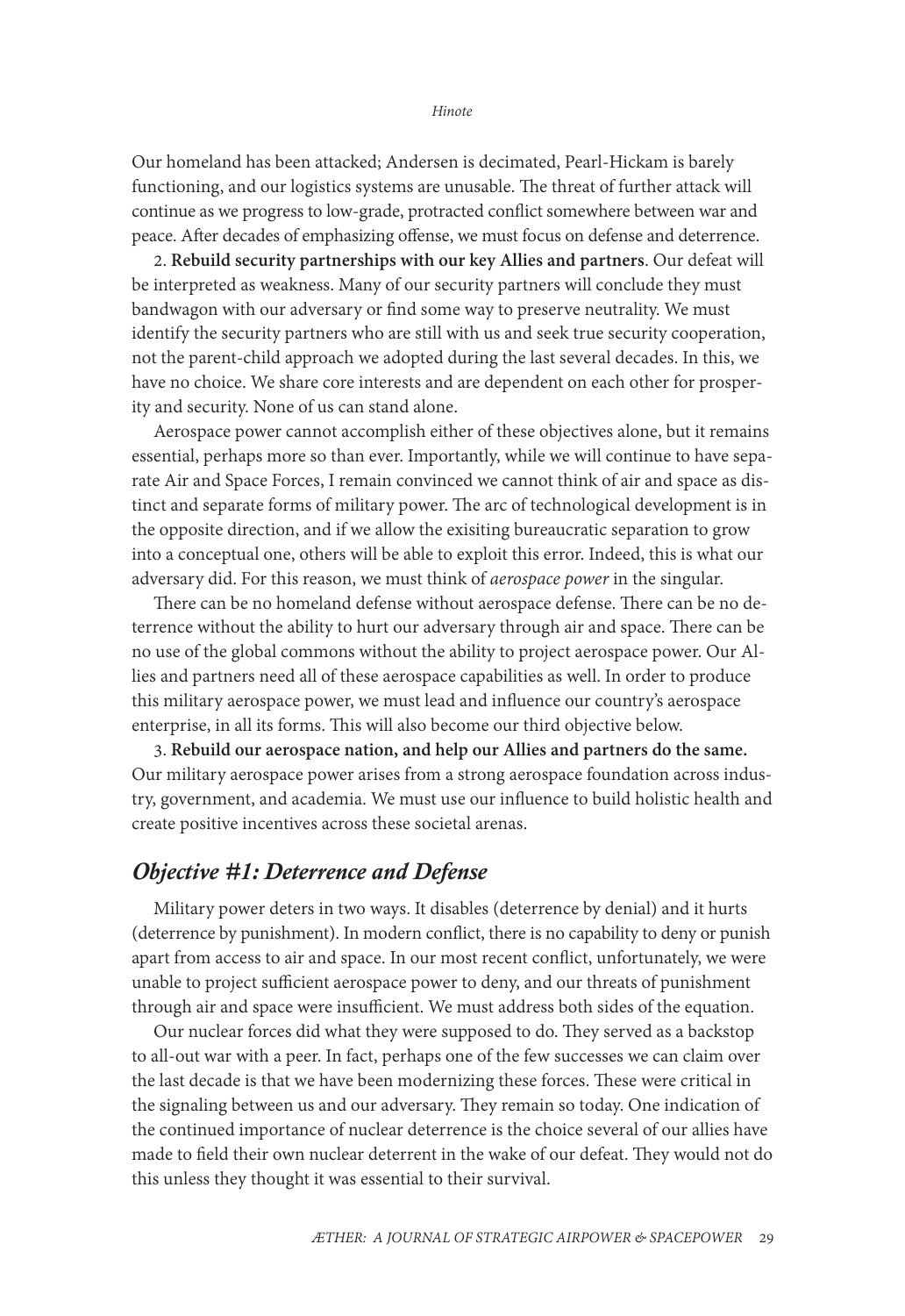Despite this, it is clear nuclear forces are not enough to deter our adversary from attempting limited objectives, especially when there is an imbalance of interests between us. When the adversary cares about something more than we do, it is not enough to signal a vague threat of punishment that might include a nuclear response. It is just not credible. It was not for our adversary, and when it called our bluff, we were not willing to go there.

So as we go back to basics on what deters a peer adversary, we must acknowledge our conventional aerospace power was not enough to deter. This was especially true as we consider the fundamental reasons for our services' existence: superiority in air and space. The effectiveness of our entire Joint Force depends on air and space superiority, and we never established either one, at least not where it mattered. If we are to rebuild, this is where we must start.

Prior to the conflict, the Space Force was executing a plan to preserve the use of space assets while denying that use to our adversary. They were hamstrung, however, by a slow start due to policy concerns as well as the brittle architecture they inherited from decades of assuming space was not a warfighting domain. Our adversary intended all along to challenge our use of space, but it took too much time for our policy to catch up to this reality. When it did, we just did not have enough time or money to field capabilities adequate to defend the old architecture, especially against the combination of direct-ascent anti-satellites to geosynchronous orbit and directed energy from Earth's surface. As a result, we suffered attrition, and the brittle architecture broke down.

A similar story played out in the air domain. We became accustomed to the lightly contested use of the air, and we allowed the momentum of a failing approach to bring us down. Specifically, our approach was to field capable fighter aircraft (flown by highly trained pilots) at ever-increasing cost and ever-decreasing numbers. At the same time, our ability to maintain air awareness waned as the airborne warning and control system (AWACS) aircraft became unsustainable due to age, and we were not able to field a suitable replacement for the high-end fight.

There was a point where we explored fielding larger numbers of unpiloted aircraft as "loyal wingmen," but we did not go fast enough in this area. As in space, we were brittle to attrition, and we paid the price. When we could get to the fight, our pilots and aircraft did well, until they ran out of missiles and were overwhelmed.

We now have a clean sheet to rebuild air and space superiority through a systemof-systems approach that leverages capabilities in all domains. This will include developing domain awareness in new ways, especially as space assets are able to determine what is flying in the air and air assets can do the same for space. Communication links must be reliable and redundant, with global communication through space as the foundational capability supported by many others, including highly specialized and secure datalinks for aircraft.

Battle management will increasingly migrate to an all-domain capability conducted on behalf of the Joint Force commander. We should welcome this evolution, as it will allow us the flexibility to use other domains to achieve air and space superiority.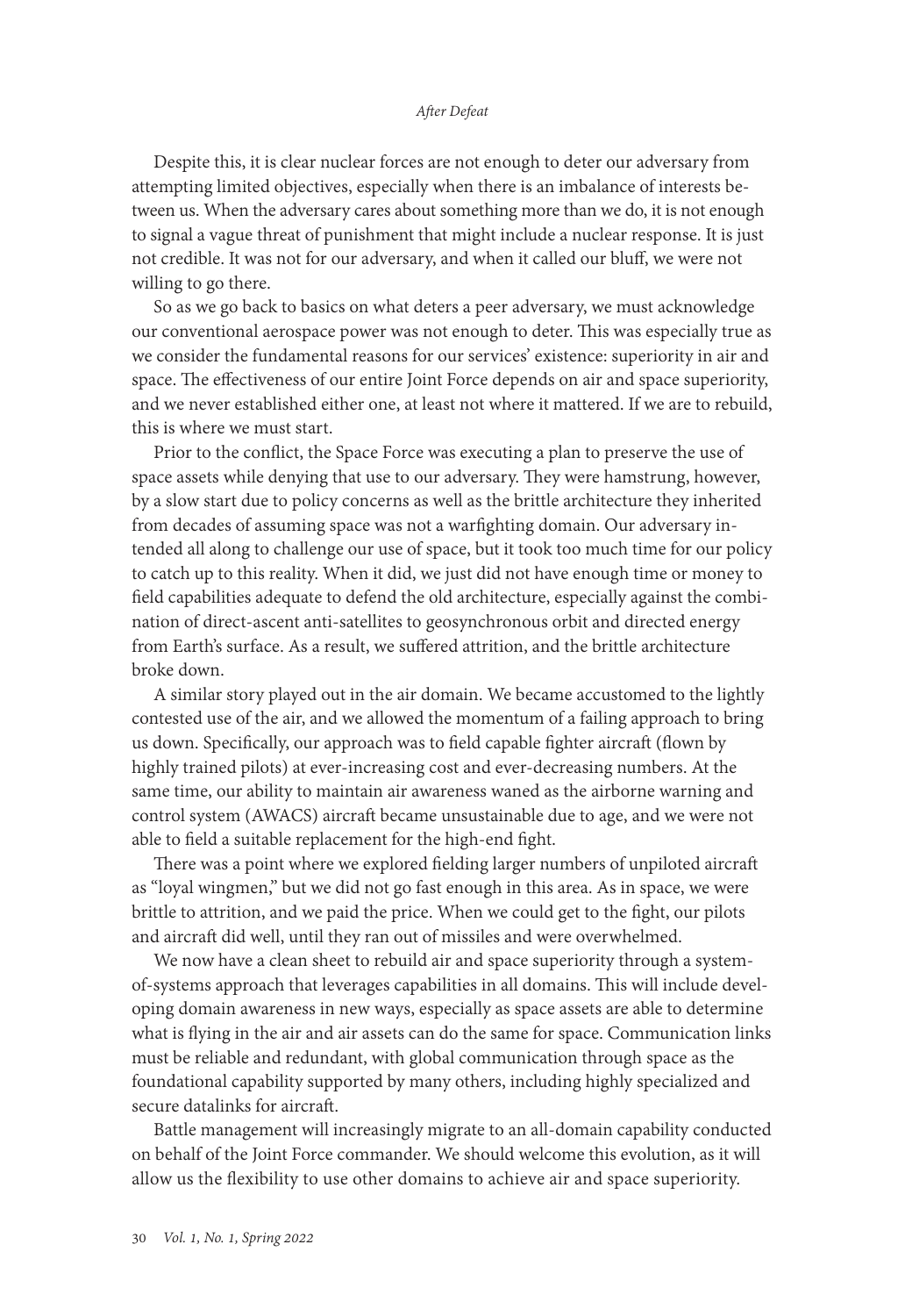Warfighting effects can and must be employed across domains, as air platforms will be able to shoot into space, and space platforms will shoot in and through the air. Finally, both air and space forces must be more resilient to attrition. We should aim to exhaust or negate the adversarys number of weapons at acceptable cost, ideally less than it will cost the adversary to replace those weapons. This will require us to field much larger numbers of aircraft and spacecraft of various capabilities and price points.

Of course there are many other aspects to rebuilding, but we must start with these essential elements: a modern, resilient nuclear deterrent combined with the ability to establish air and space superiority to counter the ongoing threat of attack from our adversary. We must maintain the threat of punishment through our nuclear deterrent while also bolstering the threat of denial in air and space. Until the threat to our homeland abates, everything else is secondary. Moreover, the ability to project superiority into the air and space is essential to reestablishing widespread use of these commons, a condition that will be critical to rebuilding transportation flows across the global economy. But we cannot do this alone.

### *Objective #2: True Partnerships*

Our global system of partnerships and Alliances has been severely challenged in the aftermath of our defeat. We spent decades building that system, but the nations of the world, and especially the nations of Asia, are now torn between the options of balancing against or bandwagoning with our adversary. For many, fear and uncertainty will drive bandwagoning behavior—or at least a move toward neutrality, which will require deemphasizing security cooperation with us.

Some will make the courageous choice to balance, however, at least for the time being, and we must give these allies a reason to continue close cooperation with us. If we cannot do this, we can expect two results: the collapse of the balancing coalition in Asia, and the establishment of a hostile hegemon there.<sup>22</sup> It is not an overstatement to say that the long-term conflict between us and our adversary will be decided according to the perceptions of the third-party states forced to choose between us. Accordingly, we must leverage the common need for aerospace power to encourage these states to continue security partnerships with us.

We will do this through several lines of effort. First, we will develop shared awareness of the security environment with our allies. In our world, information continues to grow in value. An understanding of the security environment is a critical form of sovereignty for our allies. We will codevelop systems that gather information across the globe—at all classification levels—and convert this information into shared understanding through powerful technological tools. The goal will be to build on this understanding to increase trust and achieve a common framework for collective action.

<sup>22.</sup> Elbridge A. Colby, *A Strategy of Denial: American Defense in an Age of Great Power Conflict* (New Haven, CT: Yale University Press, 2021), 118.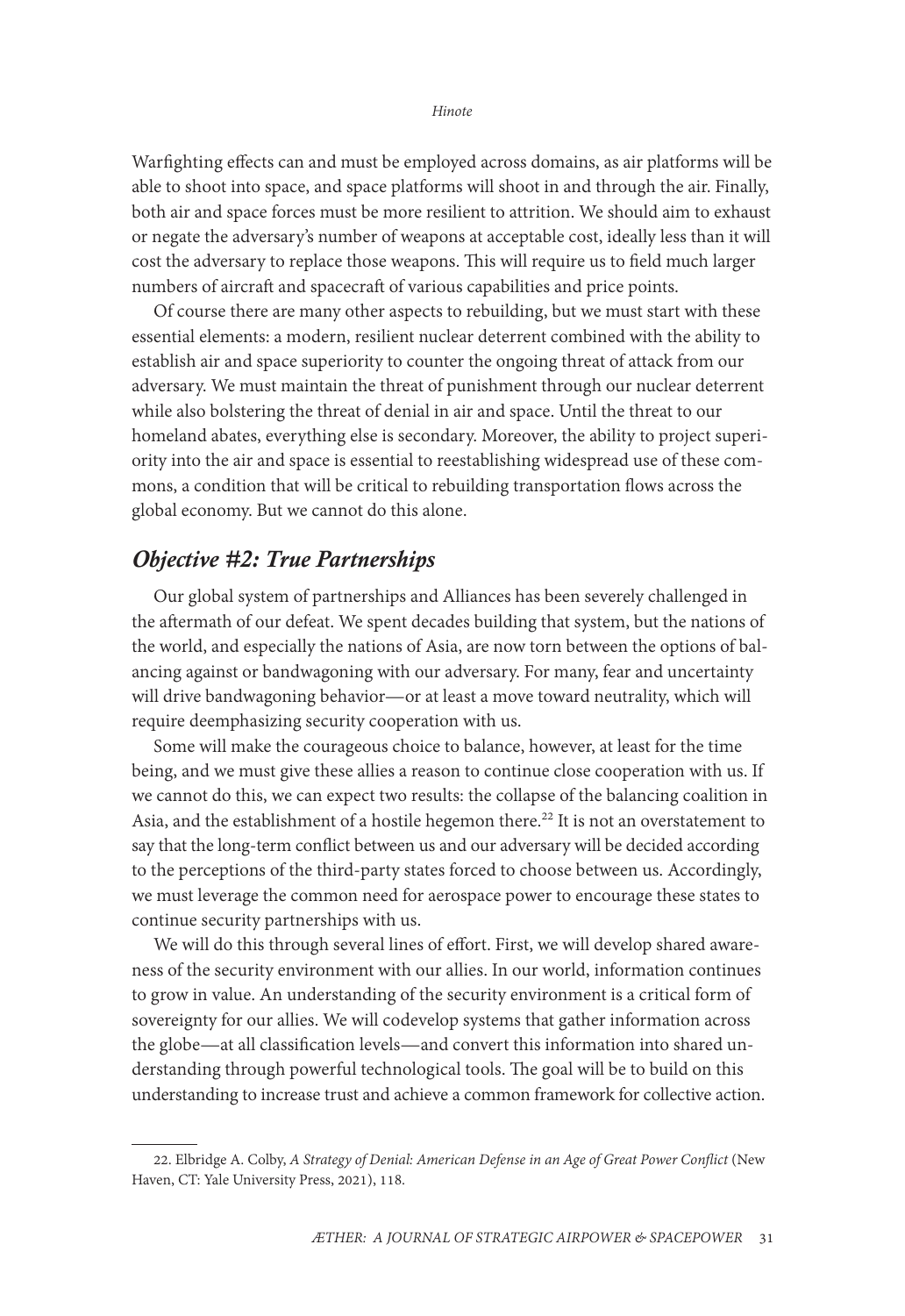Second, we will conduct integrated defensive planning with our allies. Just as defense and deterrence is the priority for us, this is true for our allies as well. One of the most effective ways to work together is to conduct detailed defensive planning with them. This raises the credibility of our collective defenses and, therefore, their deterrent value. This is especially true if the planning can take advantage of new capabilities that we develop and field together . . .

Third, we will codevelop defensive capabilities that are both effective and interoperable. We have allowed a limiting paradigm to harm our security cooperation with our most capable allies. We were the world leader in foreign military sales for so long that we adopted a haughty mindset: we assumed we had the best stuff, and we were willing to sell it to you, but only if you complied with our rules (which in some cases meant giving up aspects of your sovereignty). Plus you needed to pay a premium for the privilege.

Unfortunately, this approach limited the opportunities to codevelop capabilities with our closest allies, some of whom were surpassing us in their technological prowess. It is time to leave that approach behind. We now have an opportunity to codevelop elements of a shared defensive systems of systems. Numbers matter in the contest with our adversary and so does forward basing. Working together with key allies, we can field these capabilities in greater numbers, closer to where they will be needed. As an example, we should leverage the potential of large numbers of unpiloted platforms to blunt aggression by our adversary. The result will be a more credible threat of defense through denial.

Fourth, we will help our selected allies field a safe, secure, and reliable nuclear deterrent. In the wake of our defeat, some of our allies decided that they needed their own nuclear deterrent to protect themselves. In a better world, we would have wanted the established nonproliferation regime to continue, but that is not the reality. Accordingly, we have a common interest to help our allies field a deterrent using best practices in safety, surety, and reliability, which means sharing our data and lessons learned. Additionally, should the president direct, we must be prepared to conduct common planning with our allies to increase the credibility of our combined nuclear forces.

If we are to be successful in building a common defense, we must change our thinking. Our key allies are not "nice to haves." They are essential for our own safety and security. We will either act accordingly or undermine our core interests.

# *Objective #3: Rebuilding the Aerospace Nation*

The next phase of the conflict between us and our adversary will depend how our economies recover. At the moment, we have an opening, as much of the world is repelled by their aggression. Power is power and interests are interests, however. We must leverage every advantage while we can. One of those lasting advantages is our aerospace sector. It has been a remarkably durable element of the United States economy, and it remains so, despite our defeat. Our job will be to rebuild on this foundation, using our influence to strengthen the holistic health of the aerospace nation.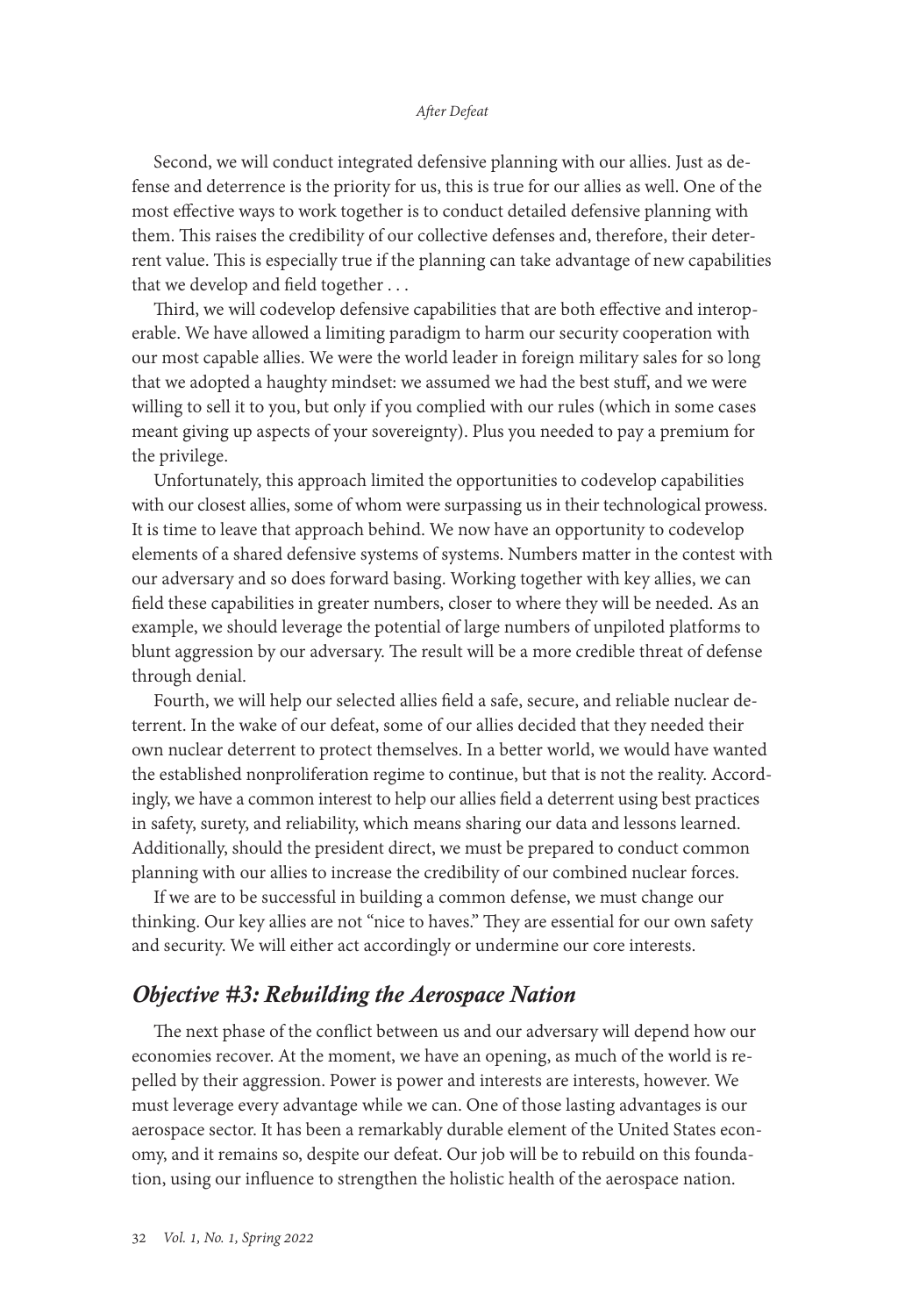Military power—including aerospace power—springs from other forms of national power. In aerospace, military power arises from many related activities, including:

- advances in science and technology (including those driven by commercial incentives)
- companies that develop and invest in aerospace products and services
- markets for aerospace products and services, including emerging markets
- a free enterprise system that rewards the creation of value and protects intellectual property
- an educational system that inspires and develops young talent
- government oversight, with a balanced approach to preserving safety and creating opportunity

All of these came together to make us an aerospace nation. Fortunately for us, these elements are still in place, but our adversary is catching up. As military leaders in aerospace, we must cultivate an understanding of how scientific research, technological developments, market dynamics, and government regulation affect aerospace power. But this is not enough. We cannot be passive spectators in the advancement of aerospace—we must be active participants. We can use our influence as respected Airmen and Guardians to advance aerospace power in all its forms. It is the fastest and best approach to rebuilding—sustainable over the next several decades of challenge and conflict.

To be more specific, we must lead by leveraging our influence to incentivize:

- advances in science and technology (both military-specific technologies such as infrared countermeasures as well as dual-use technologies such as aircraft capable of high-speed vertical takeoff and landing)
- the growth of new aerospace markets (particularly with dual-use technologies, including affordable space launch and point-to-point logistics delivery through the air and space)
- balanced approaches to government oversight (especially where we have privileged the safety risk over the opportunity cost to our economy, such as with flying cars using electric vertical take-off and landing technology within the national airspace structure)

It is time to rebuild. As we heal, we must remember that we still possess many strengths and advantages. We have lost battles and even wars before, but we have learned from our shortcomings, reformed our institutions, and mobilized the creativity of our people. We must do so again. Our resources are finite, but they are considerable. Our situation requires focus and discipline, and perhaps that is easier to establish in the wake of defeat. We could not find this focus and discipline prior to conflict, and